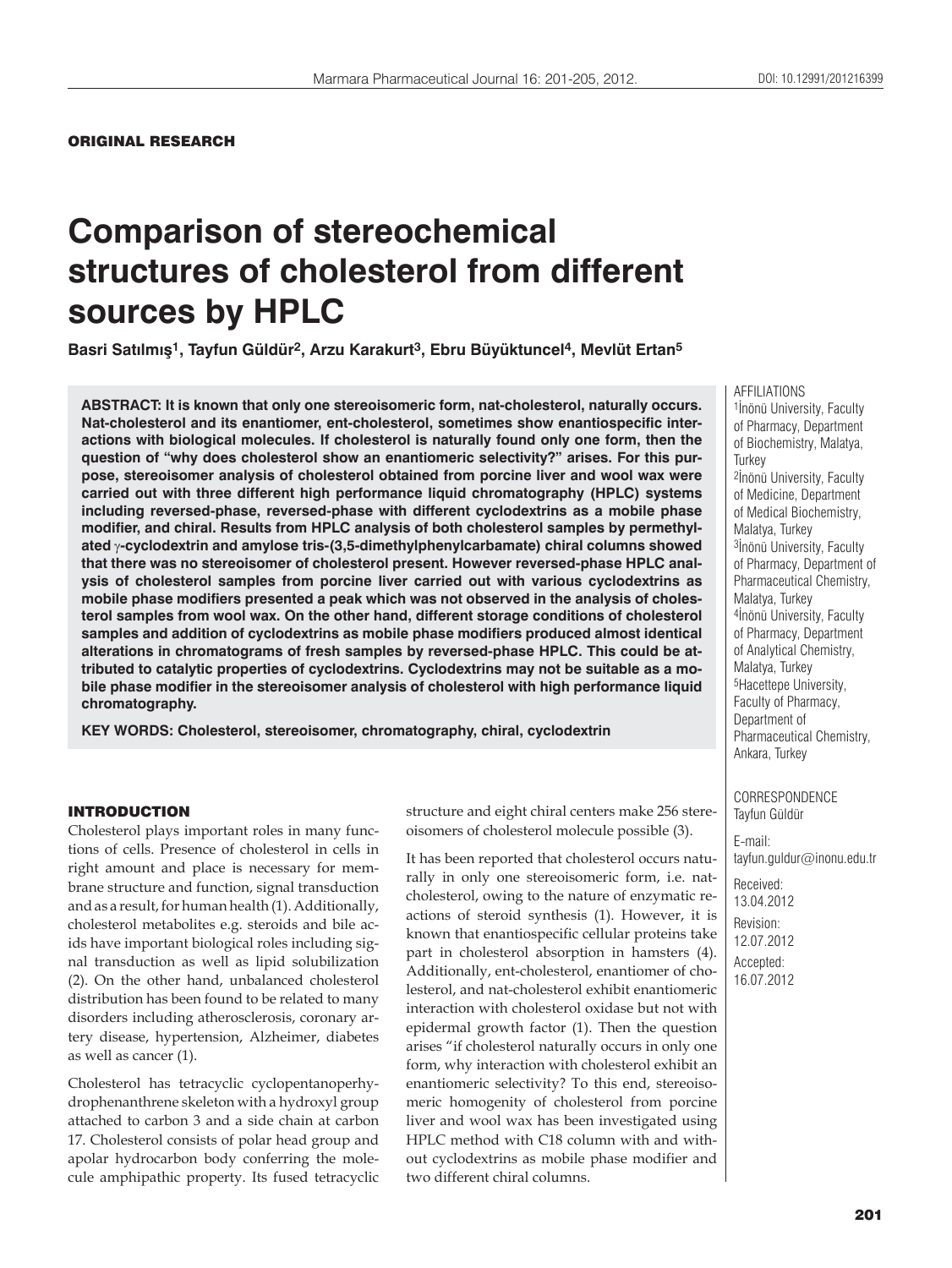Analysis with permethylated γ-cyclodextrin (γ-CD), and amylose tris-(3,5-dimethylphenylcarbamate) (ADMPC) chiral columns showed that no cholesterol stereoisomer is present. However, HPLC analysis using C18 column with cyclodextrins as mobile phase modifier, a peak was detected in cholesterol from porcine liver which was not found in cholesterol from wool wax.

## EXPERIMENTAL

## *Materials*

All chemicals and solvents were of analytical grade. Cholesterol obtained from porcine liver (C-PL) was purchased from Sigma (Saint Louis, Missouri, USA) and cholesterol obtained from wool wax (C-WW) from Acros Organics (NewJersey, USA). HPLC grade isopropanol from Merck KGaA (Darmstadt, Germany) and acetonitrile were purchased from JT Baker (Deventer, Holland). Cyclodextrins; α-cyclodextrin, β-cyclodextrin, β-methylcyclodextrin, β-hydroxypropylcyclodextrin, γ-cyclodextrin, γ-hydroxypropylcyclodextrin were purchased from Wacker-Chemie AG (Burghausen, Germany). Ultrapure water used for mobile phase was generated by water purification system from Human Corporation (Seoul, Korea).

#### *Instrumentation*

An Agilent 1100 System (Agilent Technologies, Palo Alto, CA, USA) comprising quaternary solvent delivery system, an on-line degasser, a manual injection, a column temperature controller and DAD detector was used for the analysis. Separations were carried out using C18 column, 250x4,6 mm, 5 μm particle size (ACE, Aberdeen, Scotland), permethylated gamma-cyclodextrin (γ-CD), 200x4,6 mm, 5 μm particle size or, amylose tris-(3,5-dimethylphenylcarbamate) (ADMPC) chiral columns, 250x4,6 mm, 5 μm particle size (Macherey Nagel, Düren, Germany).

#### *Reversed-phase HPLC conditions*

Chromatographic separations with C18 column were carried out by isocratic system with mobile phase consisting of isopropanol:acetonitrile:water (60:30:10, v:v:v). The mobile phase was prepared daily and filtered through 0,45 μm Milipore membrane and degassed for 15 minute in an ultrasonic bath prior to use. Mobile phase was delivered to the system at a flow rate of 1 mL/min and the UV detector was set at 210 nm (5).

#### *Reversed-phase HPLC conditions with cyclodextrin as a chiral agent in mobile phase*

All the chromatographic parameters were the same as described in reversed-phase HPLC conditions. 0.01% various cyclodextrins (w/v) was added to mobile phase as a chiral agent.

#### *Chiral HPLC conditions*

Chromatographic separations with both chiral columns were carried out by isocratic system. Mobile phase composition was isopropanol:acetonitrile:water (60:30:10, v:v:v) for γ-CD column (5) whereas hexane:isopropanol (90:10, v:v) was used for ADMPC column (6). Mobile phase was delivered through the system at a flow rate of 1 mL/min and the UV detector was set at 210 nm for both columns. Mobile phase preparation was the same as described in reversed-phase HPLC.

#### *Sample Preparations*

C-PL and C-WW were dissolved in mobil phase of HPLC column used at a concentration of 200 ppm.



**FIGURE 1.** Chromatograms obtained with y-CD chiral column from analysis of freshly prepared samples of C-PL (a) and C-WW (b).



FIGURE 2. Chromatograms obtained with ADMPC chiral column from analysis of freshly prepared samples of C-PL (a), C-WW (b).

In order to investigate and compare the effects of storage conditions on C-PL and C-WW, freshly prepared samples were divided into three aliquots and subjected to either UV or different storage temperatures.

C-PL and C-WW samples dissolved in mobil phase at a concentration of 200 ppm were exposed to UV light in an open petri dish at room temperature for 3 hours. An aliquot of C-PL or C-WW samples were kept in a capped volumetric flask at room temperature for one month. Remaining aliquots were kept in a capped volumetric flask at +4 °C for 1 month.

#### RESULTS

#### *Investigation of cholesterol stereoisomers with chiral columns*

Chromatograms from analysis of freshly prepared samples of C-PL and C-WW by γ-CD chiral column were shown in Figure 1a and 1b. Results from both samples show that cholesterol peaks had same retention time and there was no different stereoisomer present. Void volume of γ-CD chiral column was calculated as 1.76 mL, and small peaks eluted in void volume were considered to be impurities. Considering the retention time of cholesterol peak it can be seen that cholesterol exhibits a poor interaction with γ-CD.

When the stereoisomer homogenities of C-PL and C-WW were investigated with ADMPC chiral column, similar results were obtained. Retention time of cholesterol peaks for both samples and impurity were identical. Peaks eluted in void volume were also similar (Figure 2a and 2b).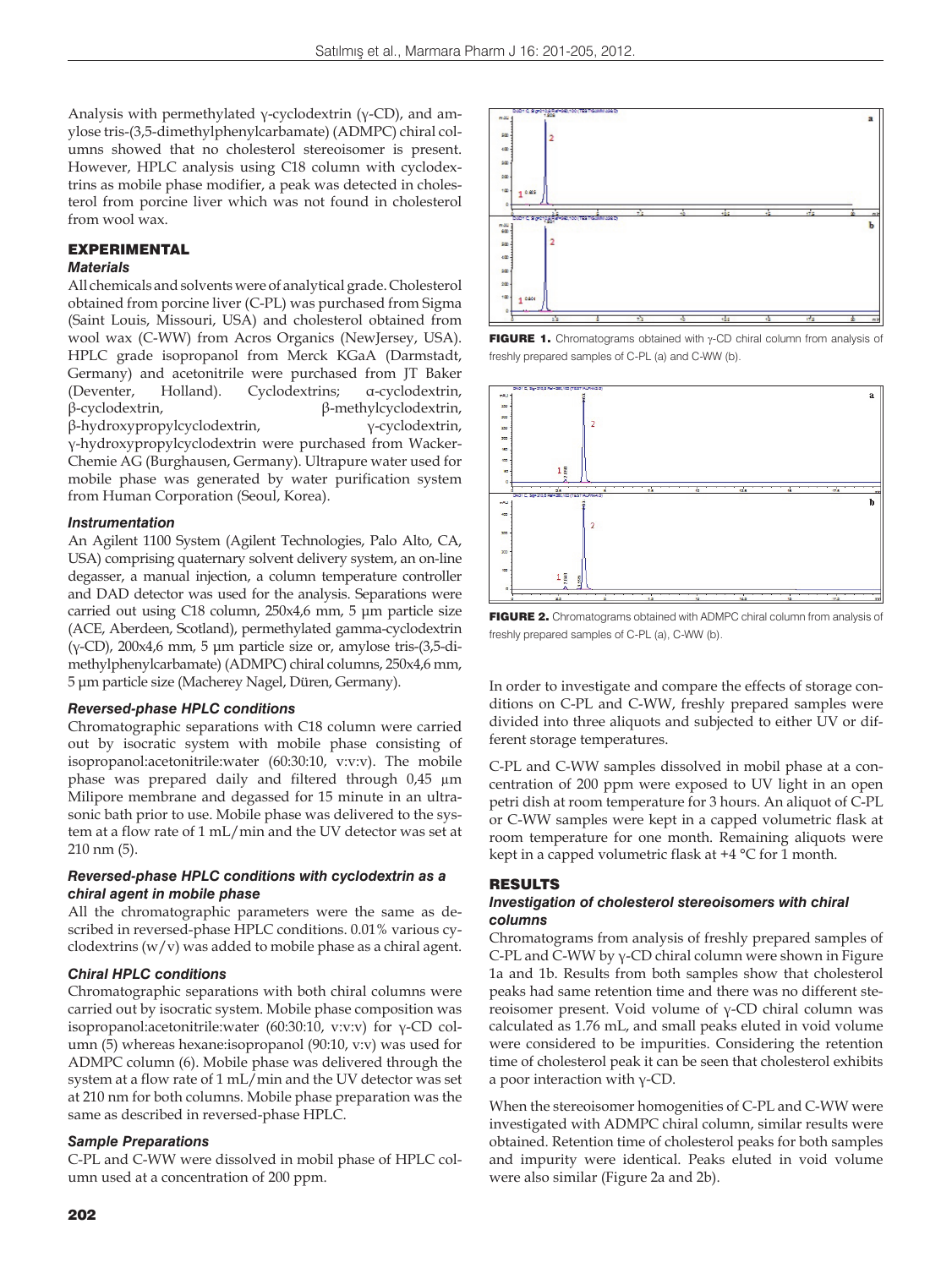

FIGURE 3. Chromatograms of C-PL samples by reversed-phase HPLC analysis (a) without, (b) with the addition of  $\gamma$ - hydroxypropyl cyclodextrin.

## *Investigation of cholesterol stereoisomers with cyclodextrins as mobile phase modifier agents*

Various cyclodextrins were added to mobile phase of reversedphase HPLC with C-18 column. To this end,  $0.01\%$  (w/v) α-cyclodextrin, β-cyclodextrin, β-methylcyclodextrin, β-hydroxypropylcyclodextrin, γ-cyclodextrin or γ-hydroxypropyl cyclodextrin were added to mobile phase for the analysis of C-PL and C-WW samples with reversed-phase HPLC. Among cyclodextrins only γ-hydroxypropyl cyclodextrin results were shown in Figure 3 and 4.

Retention times (RT) of cholesterol peaks (peak 2) varied between 15,612-17,599 depends on type of cyclodextrin added as mobile phase modifier. For C-PL sample, peak 1 (RT 10,846- 12,796) with shorter retention time than peak 2, and peak 3 (RT 18,312-21,547) with longer retention time than peak 2 were determined, but somewhat peak 3 was not determined in the analysis with γ-cyclodextrin. For C-WW sample, unlike C-PL sample, peak 1 was determined by reversed-phase HPLC both with and without cyclodextrin addition as mobile phase modifier (Figure 4) (chromatograms of other cyclodextrins were not shown).

Reversed-phase HPLC analysis carried out by adding cyclodextrin to mobile phase for C-PL and C-WW, retention times of peaks 2 and peaks 3 overlap for all types of cyclodextrins. However, retention time of peak 1 was calculated as 11,44±0,5 for C-PL sample, whereas 12,12±0,41 for C-WW sample for 6 different cyclodextrins. Elution time of peak 1 for C-PL sample was 0,69±0,13 min. shorter than C-WW sample and peak height was found to be approximately two times higher than that of C-WW sample.

According to results of reversed-phase HPLC analysis, number of peaks related with impurities between 2,3-3,5 min. retention time increased by adding cyclodextrins to mobile phase. Initial number of impurity peaks between 1,5-4,2 retention times was 3 or 4, whereas after addition of cyclodextrins to mobile phase number of peaks increased to 8 or 9 (Figure 3 and 4). In order to define these peaks whether probable stereoisomer or decomposition products of cholesterol, reversedphase HPLC analysis of C-PL and C-WW samples kept under different storage conditions were conducted.



FIGURE 4. Chromatograms of C-WW sample by reversed-phase HPLC analysis (a) without, (b) with the addition of  $\gamma$ - hydroxypropyl cyclodextrin.



FIGURE 5. Chromatograms of reversed-phase HPLC analysis of C-PL samples under different conditions. Freshly prepared (a), exposed to UV light (b), kept at room temperature (c), kept at  $+4$  °C (d).



FIGURE 6. Chromatograms of reversed-phase HPLC analysis of C-WW samples under different conditions. Freshly prepared (a), exposed to UV light (b), kept at room temperature (c), kept at  $+4$  °C (d).

## *Investigation of stereoisomers of samples kept under different storage conditions*

C-PL ve C-WW samples were dissolved in mobile phase, kept under UV light or room temperature, or at +4 °C, and reversedphase HPLC chromatogram of these samples were compared with that of freshly prepared samples (Figure 5 and 6).

For both cholesterols analysis, new small peaks with the retention time ranging between 1,6 to 4,4 and peak 3 appeared in samples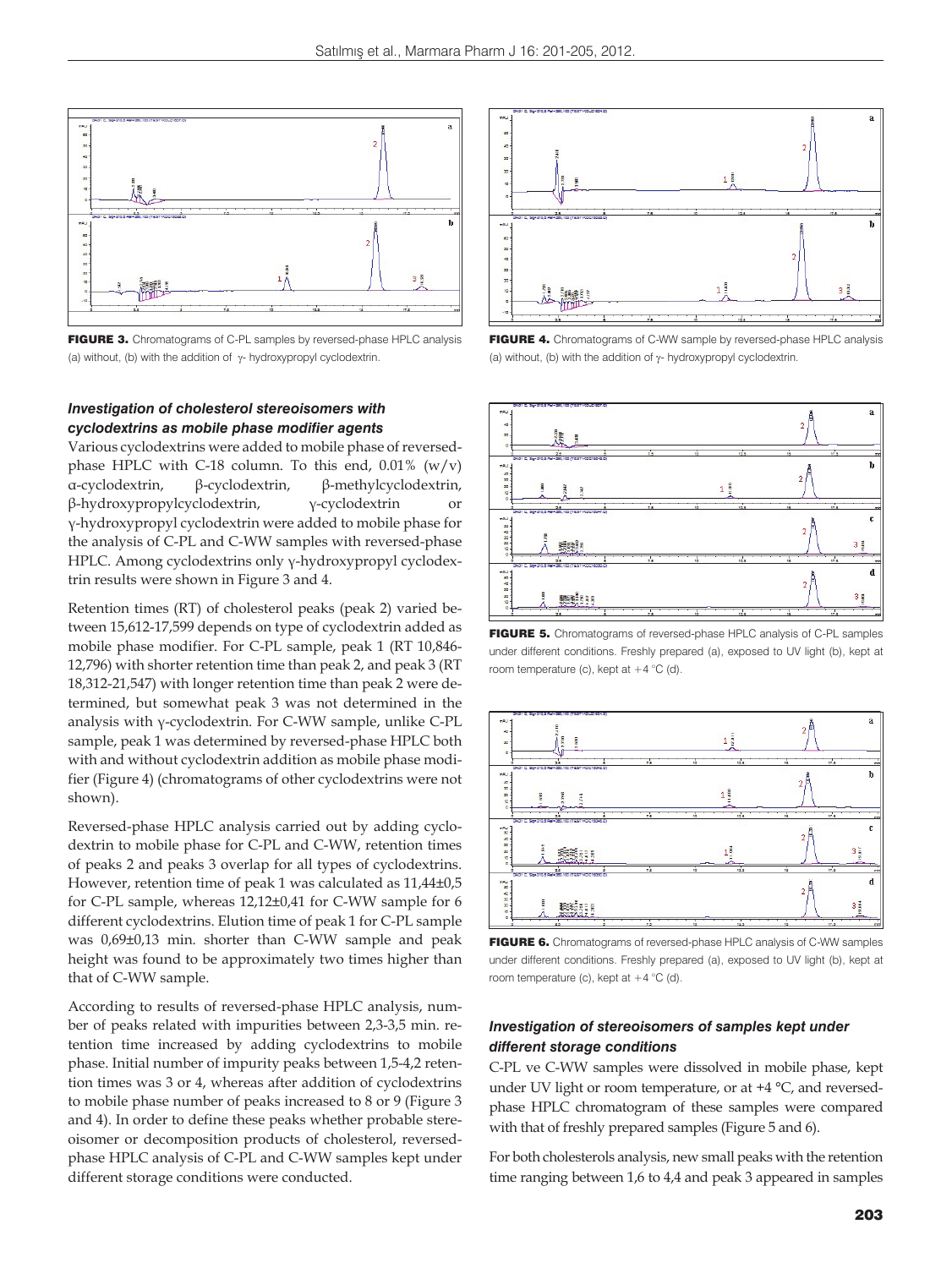kept at room temperature and +4 °C for a month. Although peak 1 was present in C-WW sample, this peak also appeared after exposition to UV light. Peak 2 has the same retention time for both cholesterol samples. As a result, chromatograms of reversedphase HPLC analysis of samples kept at room temperature and at +4 °C bear resemblance with chromatograms of reversed-phase HPLC analysis of freshly prepared cholesterol samples carried out by adding cyclodextrins to mobile phase. Retention times of peak 1 and peak 3 overlapped with retention times of peak 1 and peak 3 of analysis with cyclodextrins of all types.

## **DISCUSSION**

Cholesterol possesses many structural and physiological functions in living organisms i.e. taking part in membrane structure, synthesis of bile acids and steroid hormones. Involvement of high plasma cholesterol level in pathogenesis of atherosclerosis and high death rate in humans from coronary artery disease attract considerable research interests to the molecule.

Eight chiral centers of a cholesterol molecule render 256 cholesterol stereoisomers possible. However, cholesterol occurs naturally in only one stereoisomeric form, nat-cholesterol. On the other hand, the fact that enantiospecific cellular proteins take part in cholesterol absorption warrants investigations of cholesterol stereoisomers from different sources. To this end, cholesterol stereoisomers of C-WW and C-PL were analyzed by chiral columns. Results obtained from chiral HPLC analysis of C-WW and C-PL showed that cholesterol peaks from both samples had same retention time and that there was no cholesterol stereoisomer present. It was reported by Anderson that little differences existed between physical properties of cholesterol obtained from different sources (7). Although in 1929 it was reported that new cholesterol stereoisomer was found by Montignie, this data however was not verified in following studies (8).

General approach used in separation of enantiomers with HPLC is to use chiral stationary phases or to employ C18 columns with mobile phase modifier agents like cyclodextrins. Formation of transient diastereisomers with different physical properties as a result of interaction between chiral agent and ligand constitutes the basis of enantiomeric separation by HPLC (9). As an alternative way to separation by chiral columns, reversed phase HPLC analysis were conducted for both cholesterol samples by adding various cyclodextrins to mobile phase. Retention times of peak 2 and 3 of both samples overlapped well for all types of cyclodextrins used. However, retention time for peak 1 of C-PL sample was found to be 0,69 min shorter than that of C-WW sample. It is tempting to speculate that two cholesterol samples from different sources may not be homogenous in terms of stereoisomerism. However, our data at present are not enough to support such conclusion. It is obvious that in order to define these peaks in more detail, thorough analysis by LC-MS and preparative HPLC are required.

Results of reversed-phase HPLC analysis with cyclodextrins showed that in the first five minutes of chromatogram considerable increases in number of small peaks occured compared to reversed-phase HPLC analysis without addition of cyclodextrins. It has been reported that cholesterol in acetonitrile/isopropanol solvent system could be converted to oxysterols by enzymatic or non-enzymatic means (10). Therefore, in order to find out whether or not these small peaks are possible stereoisomers or degradation products of cholesterol, reversed-phase HPLC analysis of cholesterol samples kept under different conditions were carried out. First five min of chromatograms of stored cholesterol samples by HPLC also exhibited small peaks in paralel with those of HPLC analysis with the addition of cyclodextrins. Since esterase, phosphatase, epoxidase and oxidase activity of cyclodextrins and cyclodextrin derivatives have been reported (11), it is possible to conclude therefore that addition of cyclodextrins to mobile phase might chemically alter cholesterol structure and therefore should be used with caution in stereoisomeric analysis of cholesterol.

Natural cholesterol occurs in only one stereoisomeric form, on the other hand enantiospecific proteins mediate cholesterol absorption, moreover, nat-cholesterol and ent-cholesterol, enantiomeric form of nat-cholesterol, have different interaction characteristics with these proteins. However, our data do not clearly indicate the presence of cholesterol stereoisomers in cholesterol samples from wool wax and porcine liver. Whether or not cholesterol from other sources contain stereoisomers is currently unknown. An answer to the question "why interaction with cholesterol displays an enantiomeric selectivity" remains to be solved.

## **Farklı kaynaklardan elde edilen kolesterolün stereokimyasal yapılarının HPLC ile karşılaştırılması**

**ÖZET: Kolesterol molekülünün doğada sadece bir stereoizomerik formda, nat-kolesterol, bulunduğu bilinmektedir. Nat-kolesterol ve enantiomeri olan ent-kolesterol, biyolojik moleküllerle bazen enantiospesifik etkileşimler göstermektedir. Bu durumda, kolesterol doğada bir formda bulunuyorsa "kolesterol neden enantiomerik seçicilik göstermektedir? " sorusu ortaya çıkmaktadır. Bu amaçla, domuz karaciğeri ve koyun yün yağından elde edilen kolesterolün stereokimyasal analizleri, ters-faz, mobil faz modifiye edici ajan olarak farklı siklodekstrinlerin kullanıldığı ters-faz ve kiral' den oluşan üç farklı HPLC metodu ile gerçekleştirilmiştir. Her iki kolesterol örneğinin, permetillenmiş -siklodekstrin ve amiloz tris-(3,5-dimetilfenilkarbamat) kiral kolonlar ile yapılan HPLC analizlerinde kolesterol stereoizomeri bulunmamaktadır. Bununla birlikte, domuz karaciğerinden elde edilen kolesterol örneğinin çeşitli siklodekstrinlerin mobil faz modifiye edici olarak kullanıldığı ters-faz HPLC analizlerinde belirlenen bir pik, koyun yün yağından elde edilen kolesterol örneklerinin analizinde gözlenmemektedir. Öte yandan, farklı bekletme koşullarındaki kolesterol örneklerinin ters-faz HPLC analizleri ile yeni hazırlanmış kolesterol örneklerinin siklodekstrinlerin mobil faza eklendiği ters-faz HPLC analizleri sonucunda, kromatogramlarda hemen hemen birbirine eş değişiklikler gözlenmektedir. Bu durum siklodekstrinlerin katalitik özelliklerine dayandırılabilir. Bu nedenle, kolesterolün HPLC ile stereoizomer analizinde mobil faz modifiye edici olarak siklodekstrinlerin kullanılması uygun olmayabilir.**

**ANAHTAR SÖZCÜKLER: kolesterol, stereoizomer, kromatografi, kiral, siklodekstrin**